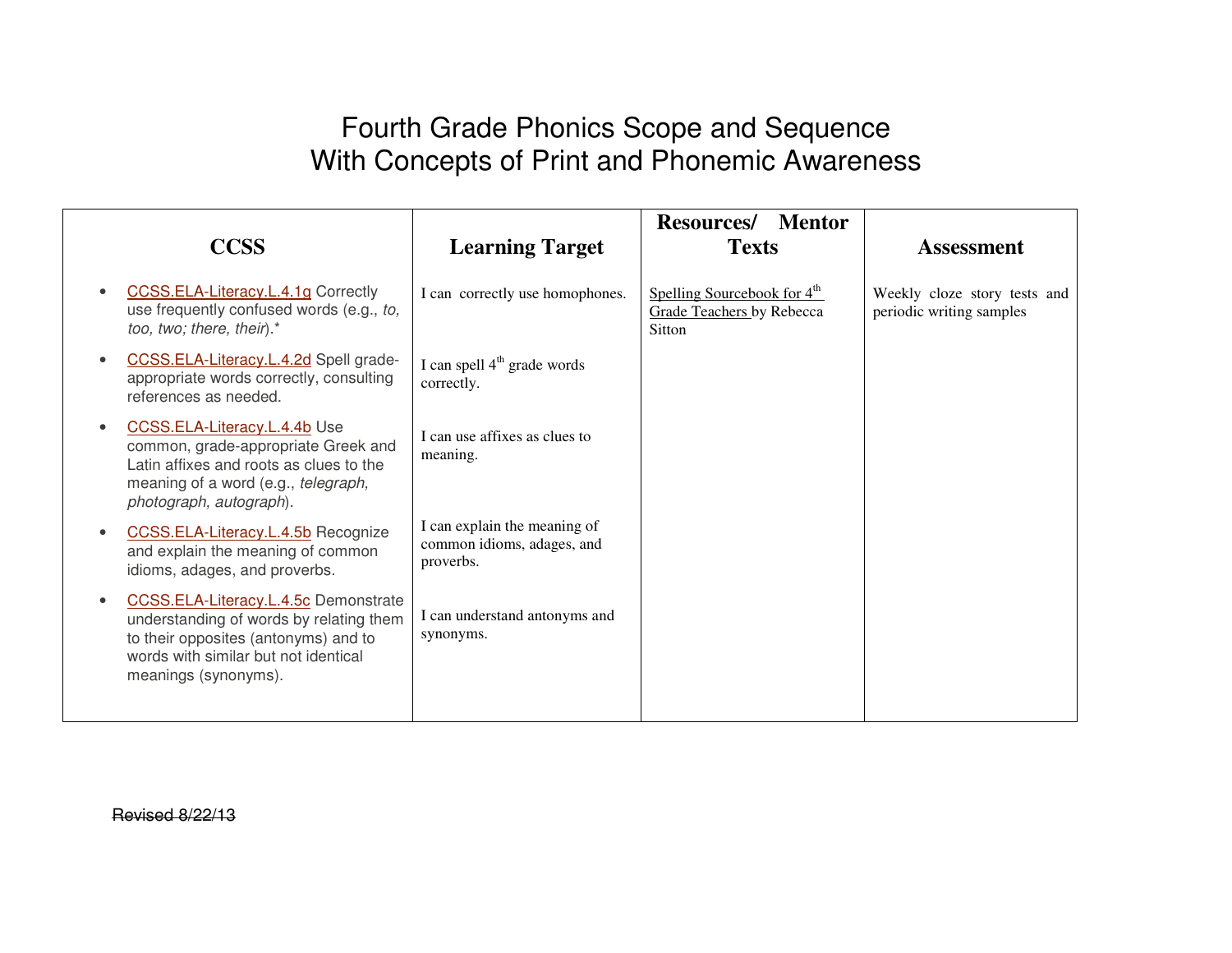| Vocabulary Study - Use Making Meaning as your guide for vocabulary words each week.           |                                                                                                                                                                                                                                                                                                         |  |  |  |  |
|-----------------------------------------------------------------------------------------------|---------------------------------------------------------------------------------------------------------------------------------------------------------------------------------------------------------------------------------------------------------------------------------------------------------|--|--|--|--|
| <b>Base Words and Root Words</b>                                                              | <b>Base Words</b> - have meaning in and of themselves and can stand<br>alone without prefixes or suffixes (i.e. "read" as in reread or<br>reading)<br><b>Root Words</b> - do not have meaning without prefixes or suffixes<br>being attached and cannot stand along (i.e. "pend" - as in<br>expendable) |  |  |  |  |
| Prefixes (students need to know the meanings of and be able to<br>appropriately use prefixes) | Decode, read, and write words with prefixes<br>lo re-, un-, dis-, mis-, pre-, ex-, non-, in-, im-, fore-, uni-, bi-, tri-                                                                                                                                                                               |  |  |  |  |
| <b>Latin Suffixes</b>                                                                         | Prefixes - pre-, post-, co-, de-, dis-, non-, sub-, semi-, over-, ad-,<br>trans-<br>Suffixes -able, -ible, -ation, -fy, -ify, -ment, -ty, -ity                                                                                                                                                          |  |  |  |  |
| <b>Greek Affixes</b>                                                                          | Prefixes - a-, an-, anti-, auto-, ant-, therm-, hydro-, geo-, micro-,<br>bio-, bi-, tele-, circum-<br>Suffixes -ism, -ist, -ize, -ive, -ice, -gram, -graph, -logy, -phone,<br>-meter, -log, -logue                                                                                                      |  |  |  |  |
| Superlatives                                                                                  | -er, -est (meaning more/most)<br>-ance                                                                                                                                                                                                                                                                  |  |  |  |  |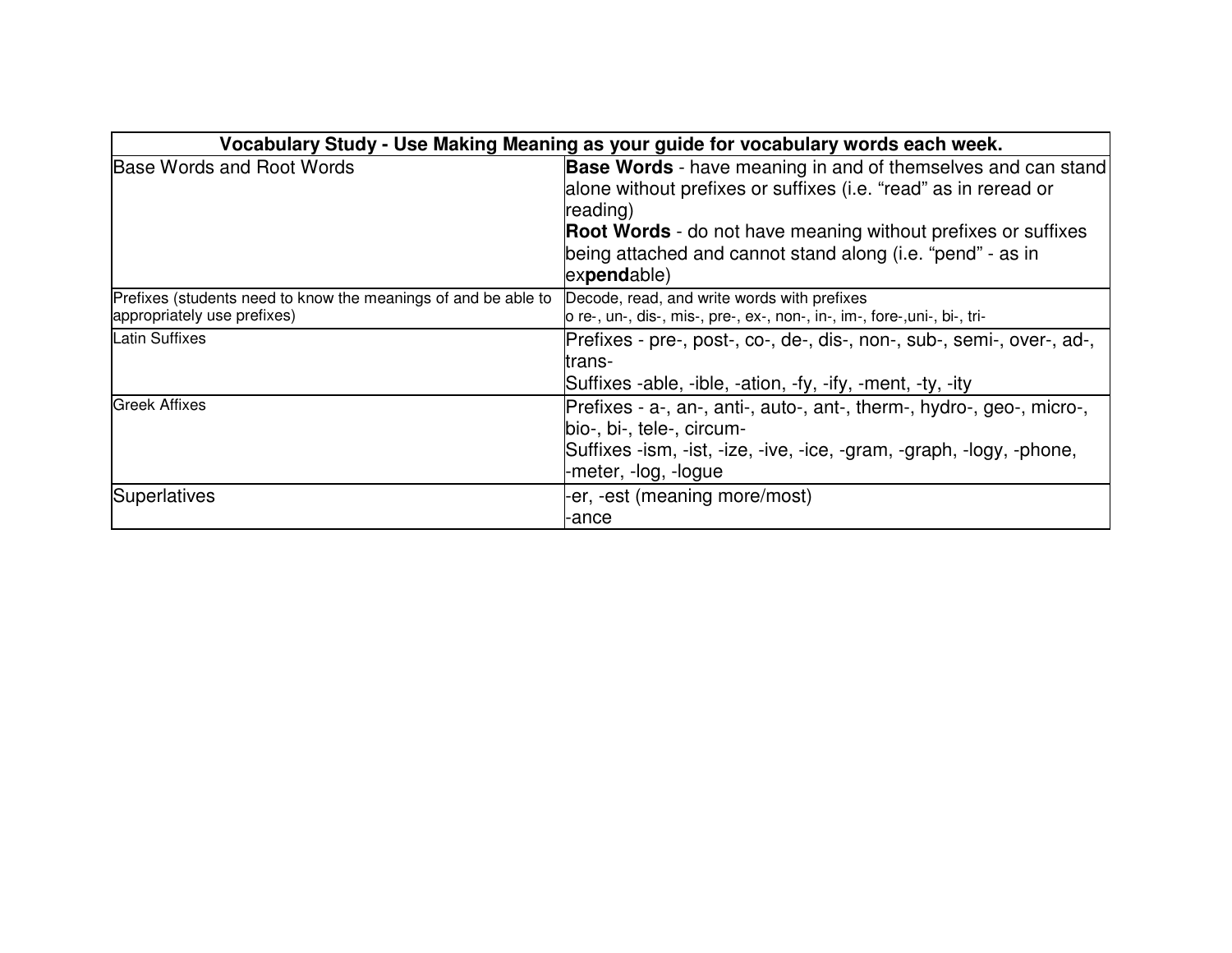| Syllable Types                                                                                         | · Syllables VCCCV - pil/grim, mon/ster, sur/prise, part/ner, hun/<br>dred, com/plete                                                                                                                                                                                                     |  |  |  |
|--------------------------------------------------------------------------------------------------------|------------------------------------------------------------------------------------------------------------------------------------------------------------------------------------------------------------------------------------------------------------------------------------------|--|--|--|
|                                                                                                        | • Closed Syllables - has one vowel (with short vowel), and ends in<br>one consonant(s)                                                                                                                                                                                                   |  |  |  |
|                                                                                                        | • Open Syllables - has one vowel; vowel is at the end of the<br>syllable; vowel usually has the long vowel sound (cre/ate, i/dea,<br>ra/di/o, pi/an/o, ster/e/o)                                                                                                                         |  |  |  |
|                                                                                                        | · Silent e - has a vowel consonant (e) pattern, with a long vowel<br>sound                                                                                                                                                                                                               |  |  |  |
|                                                                                                        | • Vowel Teams - two vowels together that make one vowel sound<br>controlled - single vowel followed by the letter (r) and has neither<br>the long nor the short vowel sound, but has it's own unique<br>sound<br>• Consonant (le) this pattern occurs as an unaccented final<br>syllable |  |  |  |
| Long final e                                                                                           |                                                                                                                                                                                                                                                                                          |  |  |  |
|                                                                                                        | ie, ey, y                                                                                                                                                                                                                                                                                |  |  |  |
| Final syllable                                                                                         | le, al, en, er, ar, ur                                                                                                                                                                                                                                                                   |  |  |  |
| <b>Irregular Plurals</b>                                                                               | • Change f to v then add -s or -es = knife to knives, leaf to leaves<br>• Change the vowel or Change the word or Add a different ending<br>= man-men, child-children, mouse-mice                                                                                                         |  |  |  |
| Possessives (Singular, Plural, Pronoun)                                                                |                                                                                                                                                                                                                                                                                          |  |  |  |
| Multisyllabic Word Strategies (Using word parts, for<br>$\alpha$ example; prefix + base word + suffix) | joyfully, refilled, leadership, gracefully, disagreement                                                                                                                                                                                                                                 |  |  |  |
| <b>Silent Consonants</b>                                                                               |                                                                                                                                                                                                                                                                                          |  |  |  |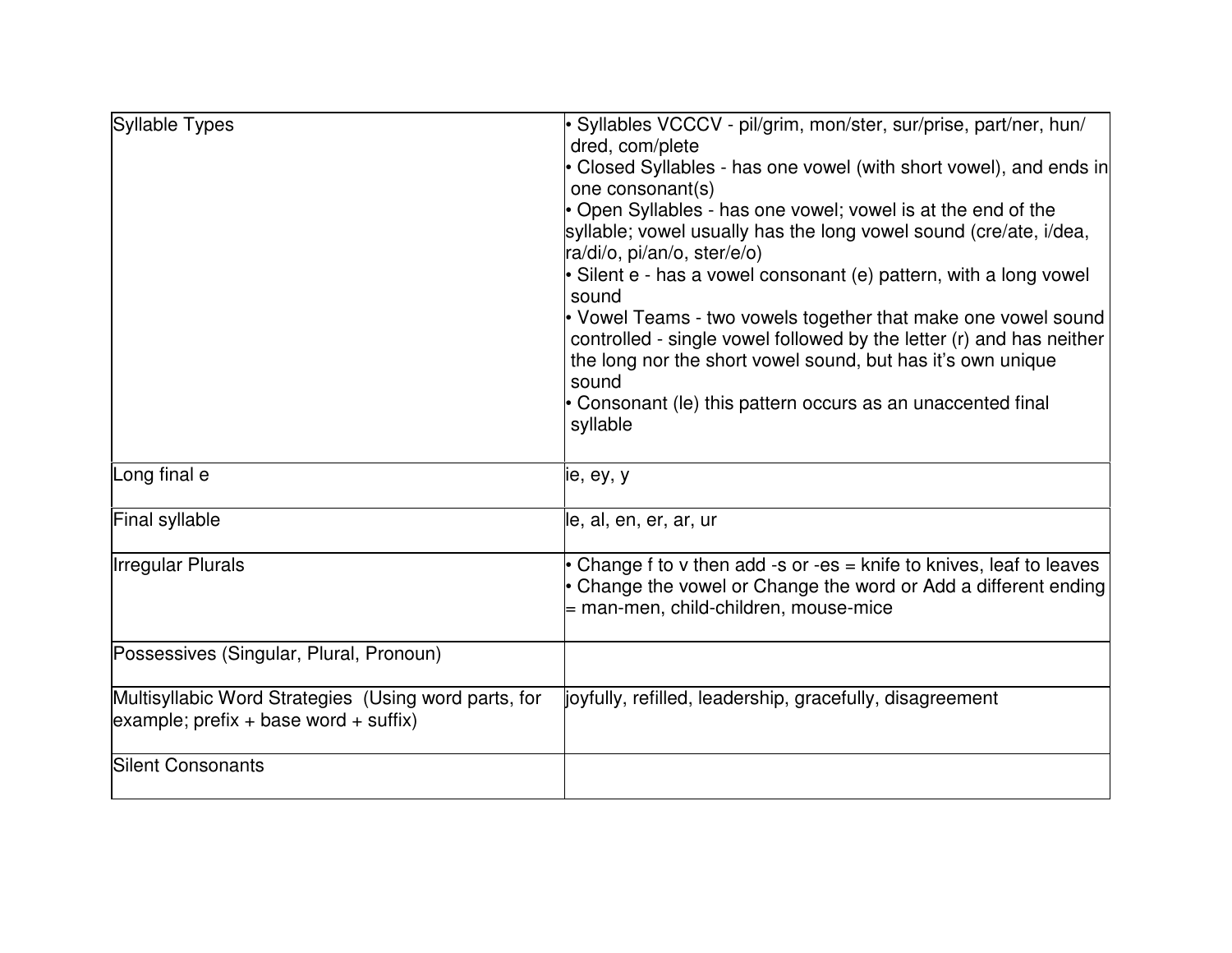| Nouns ending in e - drop to make adjective | bone - bony                                                                                                                                                                                                                                                          |
|--------------------------------------------|----------------------------------------------------------------------------------------------------------------------------------------------------------------------------------------------------------------------------------------------------------------------|
| <b>Word Relationships</b>                  | Multiple meaning words - (corner, walk, shop)<br>Synonyms (words with similar or same meaning - begin/start)<br>Antonyms (opposites - break/fix)<br>Homophones (sound same, different meaning - blue/blew)<br>Homonyms (spelled same, different meaning - read/read) |